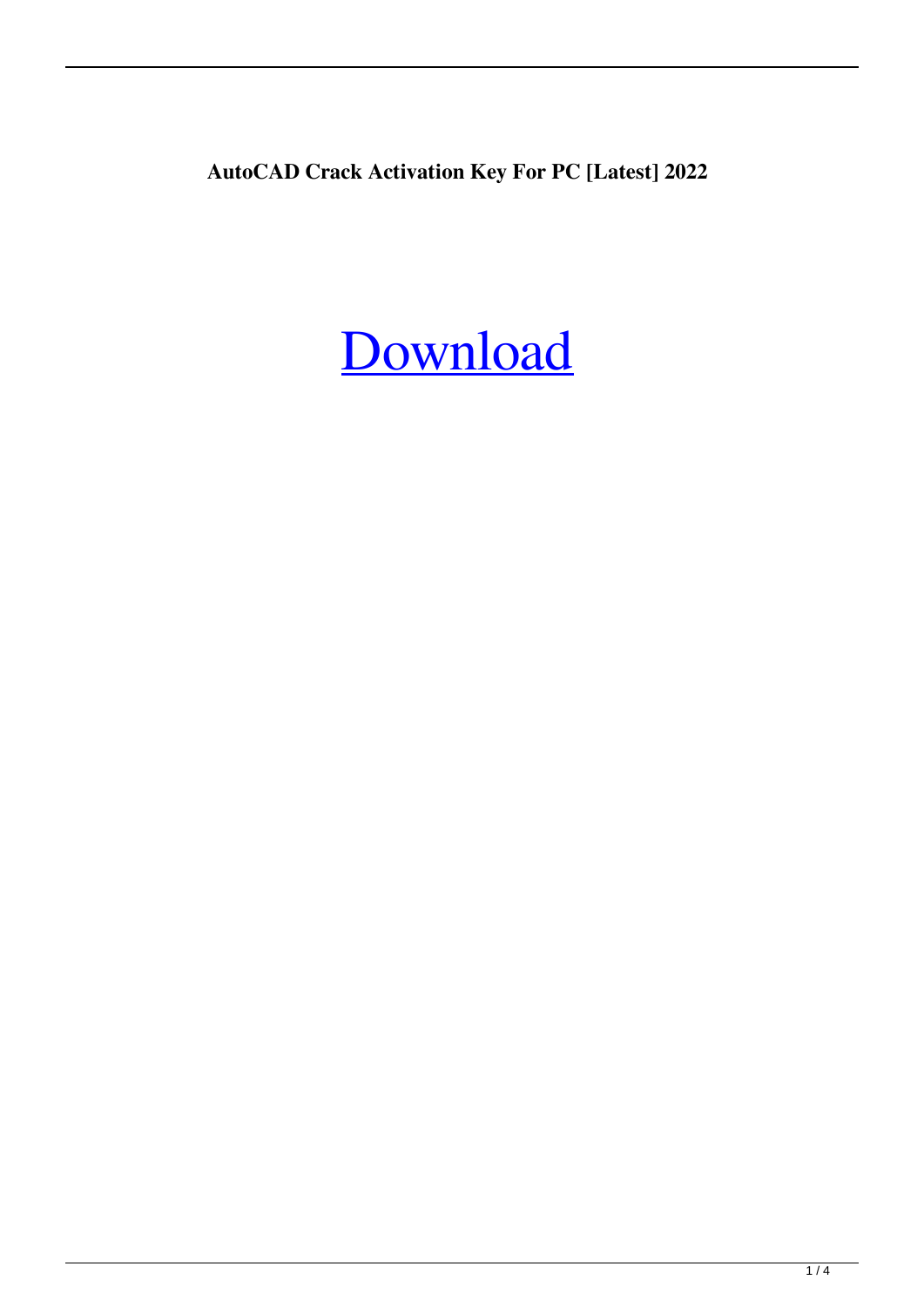## **AutoCAD With License Code [32|64bit] [Latest 2022]**

Check out my PDF course for AutoCAD 2018. What Is AutoCAD? AutoCAD is a commercial CAD/CAM/CAE/GIS application. It is a desktop application with a graphical user interface (GUI), and runs on Apple MacOS, Microsoft Windows, and Linux. It is one of the most powerful commercial CAD and drafting software applications in the market. When you launch AutoCAD, you will see the familiar black and white screen that contains various icons of elements such as fonts, layers, blocks, tools, drawings, and so on. On the bottom left side of the screen you can see four buttons: the full-screen button, the recent button, the help button, and the exit button. Clicking the exit button will close the current application. You will get a message saying, "AutoCAD has terminated". You will get a blank black screen on the first launch. The instructions are on how to activate the feature (ON) or activate the blank screen (OFF). By pressing F1 on the keyboard, you can see the main help menu, and press the "h" key on the keyboard to navigate to the main help screen. There is also a button that says "Help" that takes you to the help screen. Press the button "0" on the keyboard and you get the menu of the help. AutoCAD has only one drawing space. It is called the plot. You can set the size of the plot from the menu on the Edit > Units and Rulers. On the left side of the screen, there is a toolbar with nine icons: A is for AutoCAD, L is for layers, H is for help, G is for guides, T is for timeline, I is for Insert, R is for Reference, S is for Status, D is for Drawing, and V is for Windows. B is for Blocks, R is for Rules, M is for Text, C is for Dimension, and O is for Output. C is for Computer, W is for Window, F is for Forms, and A is for Active. D is for Data Management, E is for Enterprise, and M is for Modelling. When you are working on a drawing, press the "c" key on the keyboard and you will get a menu of a category (C). You can select one of the

#### **AutoCAD Crack+ Full Product Key**

the API provides a wide range of opportunities, it is also difficult to use. The AutoCAD API is almost the opposite of a technology such as AutoIt. The language is deliberately very simplistic to make developing with it quick and simple. To use AutoCAD API applications, the programmer must first obtain a license from Autodesk. This license restricts use of the AutoCAD API, creating additional software costs for every user, as well as additional support costs for the developer. With AutoCAD 2010, basic API access is included in every copy of AutoCAD, but an additional license is needed to create programs that make extensive use of it. An interface, which for many years was referred to as "Platform Bridge", was developed to make it easier to use the API. This is now known as the AutoCAD App Dev Environment, or ADE. The basic Autodesk API implementation, as opposed to the "Platform Bridge", was recently extended. Examples AutoCAD's DYNO is an example of a custom application which uses the API. A custom DYNO application See also ObjectARX References External links Autodesk Developer Network – Autodesk Category:Autodesk Category:Pascal software Category:3D graphics software Category:Windows-only software Category:AutoCAD Category:AutoLISP Category:Visual LISP Category:Lisp programming language family Category:Lisp programming language family members Category:Proprietary commercial software for LinuxQ: Test Method on Custom Controller that uses JsonResult, returns 400 Bad Request I have a custom Controller that I want to test, with the standard test method: I am having problems since I am calling a Controller that returns a JsonResult using the following code. HttpWebRequest request =

(HttpWebRequest)WebRequest.Create(WebConfigManager.configurationManager.GetMobileAppPath() +

"/APIMobile/jom\_tasks.asmx?op=getRequestParameters"); request.Method = "POST"; string postData = ""; //header("Content-Type: application/x-www-form-urlencoded"); string requestString = BuildHttpRequestString(postData,false); byte[] requestByteArray = Encoding.UTF8. a1d647c40b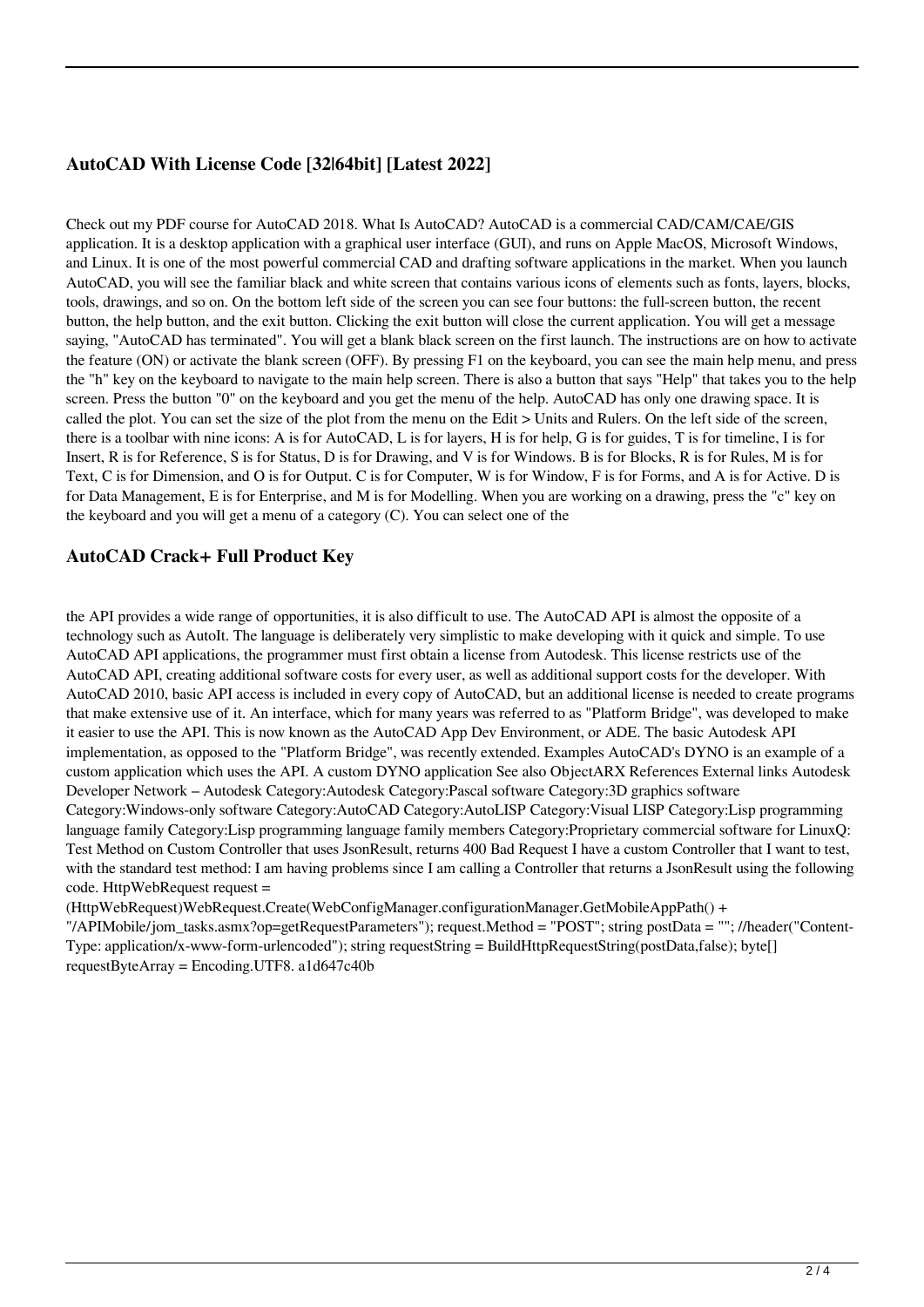### **AutoCAD Serial Number Full Torrent**

Open Autocad, click New Document. Click the blue down arrow next to 'File Name' and choose 'Save'. Name the file like you want it to appear in the launcher and make it readable for your kind (i.e. select text and run the document through a grammar checker, etc). In 'File Type' select 'AutoCAD DWG (Autocad file)' and in the 'Archive' section, select 'Zip Archive' (if you don't choose zip archive you can get an error if you open the file via Windows Explorer, but if you open it via other programs like 7zip, you can see that you can open it). Now, in the 'Compression' section select 'Uncompressed' Go back to your folder where you are opening the files and use the following commands (i.e. where you double click the file): a) Open 7zip b) Go to 7zip > Settings c) Go to the file named, "7-Zip Settings.7z" Change the 'File Type' to 'Archive' (The default file type is 'Image') d) Click 'OK' e) Click 'Add Archive' In 'Add Archive File' choose 'Zip Archive' (The default) and in the 'File' tab, select the archive you just created (or use a shortcut). f) After selecting the zip, click 'Open' In 'Compression' you can select 'LZMA' (i.e. 'lzma.exe /x). If the settings show an error, try to select 'x' instead of just 'x' and try again. If that doesn't work, try with a 32-bit/64-bit version of 7zip. g) After selecting the 'LZMA' options, click 'OK'. h) Click 'Extract All' i) Open the Autocad file and the make sure it works If you have a problem opening the file, double click the file 'autocad x.x.x.x.z.ip' in the 'My Documents\Autodesk\Autocad Files' folder (see help and more info here: In a nutshell If the

#### **What's New in the?**

SketchUp 2019 and 2B: Transfer a simple 2D sketch into a multi-level 3D model and then export a 2D version of it to drawings or DWG/DWF files. (video: 2:06 min.) Enhanced Windows and Web: Improve the performance of your Windows and Web applications with the new Compact Format and Enhanced Ink Management. (video: 1:48 min.) PostScript® export: Ensure the best quality for your PS documents, including the ability to retain the "P" and "R" characters in your source files. (video: 2:08 min.) Document security: Add document security (digital signatures) to your drawings with the new CS5 certifications. (video: 1:53 min.) C++ Support for Windows and macOS: Add support for C++ and Python scripting in the Windows and macOS versions of AutoCAD. (video: 1:47 min.) Real-Time: Save, import, and send your drawing to a remote location in real-time with the Real-Time Export and Remote Broadcast feature. (video: 2:22 min.) Web integration: Integrate your applications with the new Web-based Application Integration feature. (video: 1:47 min.) Advanced Creation Tools: Improve the creation process with the new tool type, improved link, and integration between applications and the Microsoft Office suite. (video: 1:41 min.) Improved formatting: Add embedded fonts and color information to your drawings. (video: 1:26 min.) New model formats: Reduce drawing errors with new Compact Format, enhanced Tagged PDF, and new Model Components Format. (video: 1:45 min.) Refactor: Extend your code to add to your drawing process. (video: 2:02 min.) Revisions: Improve your design revision control to keep track of changes to your drawings. (video: 1:49 min.) Synchronization: Sync between multiple workstations. (video: 1:42 min.) Automatic settings: Automatically select the best print options based on the resolution of your print. (video: 1:32 min.) 3D modeling